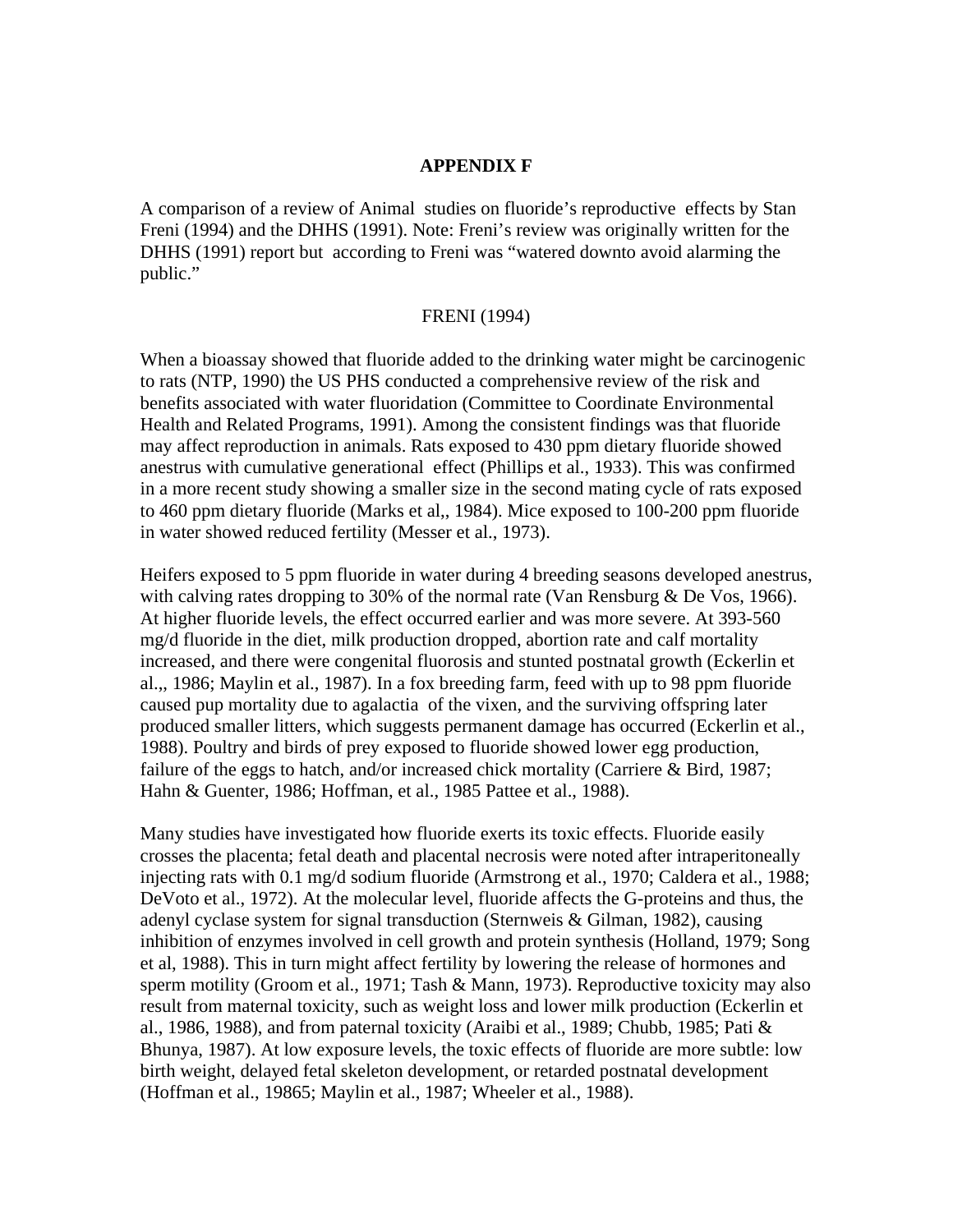# DHHS (1991)

## IMPAIRMENT OF FERTILITY

#### Animal Studies

Adverse effects on reproduction were reported by Messer et al. (1973) who found reduced fertility in female Swiss Webster mice during 25-week studies with drinking water containing a concentrations of fluoride (as sodium fluoride) that were lethal (200 ppm) or caused significant decreased maternal weight gain (100 ppm). No effects on fertility of two generations of mice were seen with dams given water containing 50 ppm fluoride. Conflicting reports exist regarding spermatozoal abnormalities in mice resulting from fluoride treatment. Pati and Bhunya (1987) reported abnormal spermatozoa in Swiss mice given intraperitoneal injections of 8 mg of sodium fluoride/kg on 5 successive days. However, Li et al. (1987) reported no increases in sperm abnormalities in B6C3F1 mice given 5 daily oral doses of sodium fluoride at 70 mg/kg, and Dunipace et al. (1989) found no increase in abnormal sperm morphology in B6C3F1 mice maintained for 21 weeks on drinking water containing up to 75 ppm fluoride (as sodium fluoride). Mice given sodium fluoride in drinking water at concentrations of 500 or 1000 ppm for two to three months showed clear evidence of damage to spermatogenesis (Kour and Singh, 1980).

Male rat fed diets with added fluoride sufficient to give doses of 25 to 30 mg fluoride/kg body weight did not show adverse effects on reproductive organs or their function; female rats given equivalent doses of fluoride (0.043 percent of the diet) showed reduced diet consumption and suppression of estrus (Phillips et al., 1933). Sodium fluoride administered to male rats at dietary concentrations of 100 or 200 ppm for 60 days caused a dose-related decrease in reproductive performance; a decrease in serum testosterone levels was observed with the higher dose (Araibi, et al., 1989).

Aulerich et al. (1987) found no effects on reproduction of mink maintained after 7 months on diets containing as high as 350 ppm fluoride (as sodium fluoride), although postnatal mortality of kits maintained on the high-dose fluoride diet was increased. In contrast, decreased calving rates have been report in young cows given drinking water containing 5 mg/L fluoride for 4 years (Van Rensberg and De Vos, 1966), and poor growth, abnormal skeletal morphology and dental fluorosis have been observed in the offspring of cows receiving feed contaminated with fluoride (Maylin et al., 1987).

Early studies provided somewhat conflicting evidence for the possibility that fluoride is an essential element for normal fertility. It has been suggested that fluoride promotes a more efficient dietary utilization of iron and other trace minerals (Messer et al., 1973; Tao and Suttie, 1976). Further reports of avian and bovine studies have provided